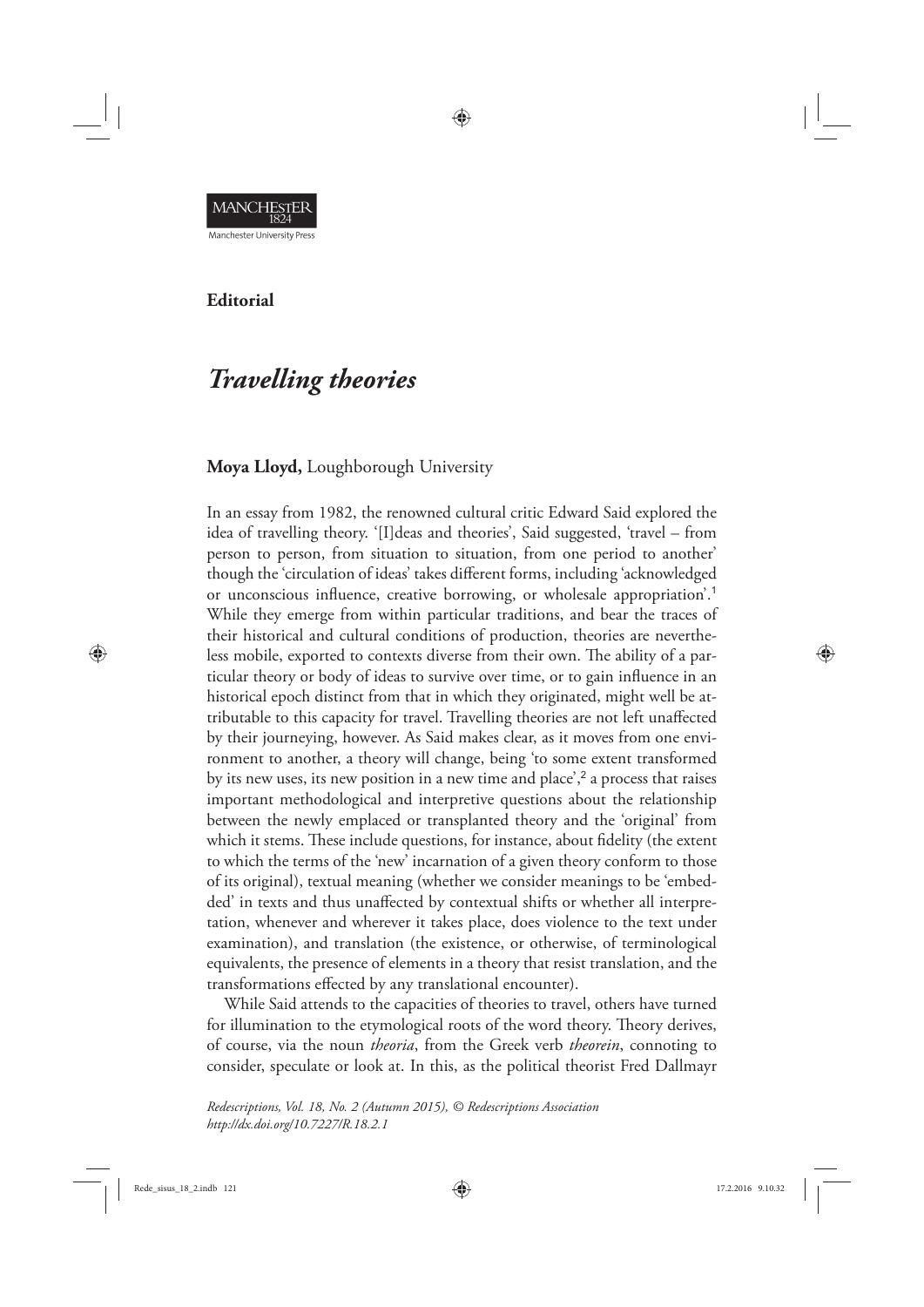#### *Moya Lloyd: Editorial*

notes, it suggests 'the practice or attitude of "looking at" or "gazing at"'.<sup>3</sup> Political theory on this description might be thought of as a particular way of seeing the world; or given the absence of a singular vision of what that involves, particular way*s*, in the plural, of seeing it. But as Roxanne Euben points out in her essay in the volume *What is Political Theory?*, *theoria* is, in fact, a 'compound of etymological possibilities', encompassing not just the idea of vision but also, interestingly, that of travel. The *theoros*, the practitioner of *theoria*, connotes, amongst other things, 'a state delegate to a festival in another city, and someone who travels to consult an oracle'.<sup>4</sup> The theorist is thus not only "one who sees"'; s/he is also a traveller, moving figuratively, if not always literally, between familiar and alien traditions and cultures, 'seeing and making seen'.<sup>5</sup> Theory, in this sense, might also be understood not just an entity that travels, as Said intimated, but as *itself* a 'practice of travel and observation'.<sup>6</sup>

♠

Each of the essays in this volume, in different ways, illustrates aspects of these notions of travelling theories and theory as travel. Some focus, as we will see shortly, on the mobility of a particular theory as it moves between different contexts, historical and geographical. Others reveal how a particular theory is itself a product of the (figurative) passage of a theorist between different worlds, languages, or cultures. Several disclose something of the problems of the translatability, whether linguistic or temporal, of a particular theory or body of ideas. Each author also acts as a guide, translating – 'making seen' – specific ideas for the reader. Two of the essays travel back in time and place to explore modes of ancient thought, which have recently experienced something of a revival. In *Reassessing the Rhetoric Revival in Political Theory: Cicero, Eloquence, and the Best Form of Life*, Giuseppe Ballacci examines what Bryan Garsten has called the 'rhetoric revival' in political thought. For Ballacci, while the (re)turn to Aristotle, in particular, has enabled contemporary thinkers to contest some of the rationalist assumptions of deliberative theories of democracy, it has unnecessarily restricted the significance of rhetoric to the practice of public deliberation. For this reason, the author suggests revisiting the work of Roman philosopher and jurist, Cicero, to examine the figure of the perfect orator and his idea of eloquence as a political, ethical, and existential ideal in order to open up, what Ballacci contends, would be a more expansive sense of politics than one centred on deliberation. Such a politics implies that political participation entails more than reaching decisions; focused as it is on distinction and persuasion, it is a way 'to show who we are at our best'. The paper ends by suggesting that one way to revive the ideal of the perfect orator is to put Cicero in conversation with thinkers such as Hannah Arendt and Chantal Mouffe for whom the agonistic and existential dimensions of politics are so important.

122 The second essay to examine a contemporary revival of ancient thought is that by Hubertus Buchstein, *Countering the "Democracy Thesis"* – Sortition *in Ancient Greek Political Theory*. Adopting a different approach to Ballacci,

 $Red\_s isus_18_2.1ndb_122$  ede\_sisus\_18\_2.indb 122 17.2.2016 9.10.32

⊕

⊕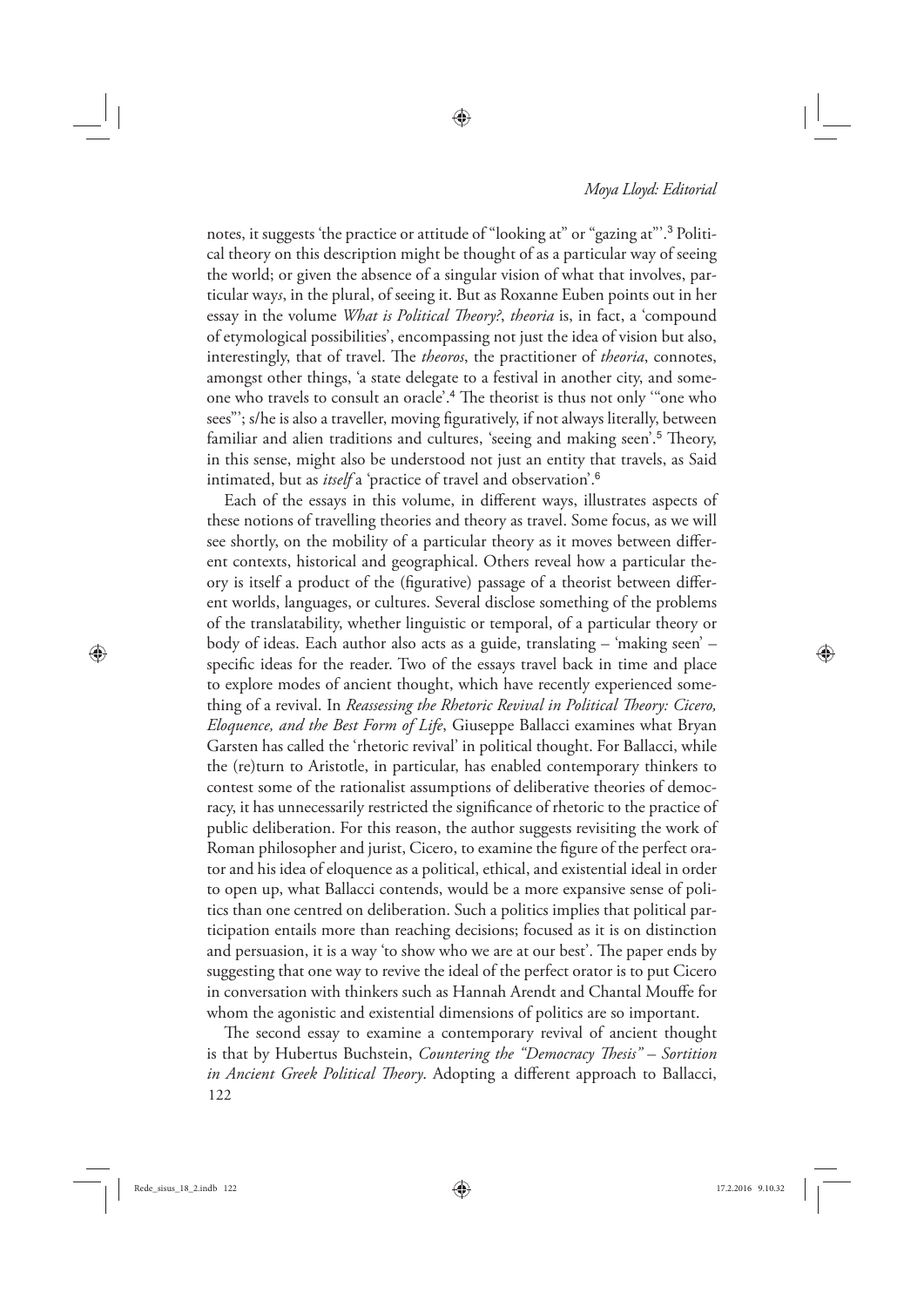#### Redescriptions *18/2*

Buchstein's goal is not to revivify a particular ancient mode of thinking for deployment in contemporary political theory; rather he returns to the thought of ancient Greece in order to challenge a certain orthodoxy that has emerged, which he characterizes as the 'democracy thesis of the lottery'. This is the argument that a systematic linkage existed in ancient Greece between democracy and sortition. Revisiting the debates of antiquity, Buchstein sets out to show that this thesis is, in fact, mistaken. There are, he contends, no statements by the advocates of Athenian democracy that construe lotteries as one of its essential elements; in fact, evidence points to the contrary. It was those ancients most critical of democracy, particularly Socrates and the early Plato, who coupled sortition with democracy. The democracy thesis was, in other words, 'an invention of contemporary opponents of ancient democracy'. Moreover, the understanding of the function of lotteries perpetuated in recent writings is also, he argues, at variance with the actual use of sortition in ancient polities. It is only by abandoning the democracy thesis that a new account of sortition might be developed, one capable, as Buchstein puts it, of broadening its applicability beyond the narrow field of opportunities for political participation within which it has been confined to date.

◈

What is, of course, interesting about these two articles from the perspectives of travelling theory and theory as travel is how they mark the twin prongs of the duality exposed by Said: the creative borrowing or appropriation of ancient thinking for the present, which is adduced (by Ballacci) to have the potential to open up – to make visible – alternative avenues or ways of thinking about rhetoric in the present, as against the difficulties that, for Buchstein, attend the kinds of transformation wrought in ancient theories of sortition when they circulate in an environment different from that in which they emerged and are translated incorrectly for current political debate.

123 The essay by Ioannis Evrigenis, *Digital Tools and the History of Political Thought: The Case of Jean Bodin*, takes a different route, examining the possibilities for textual interpretation opened up by digital technologies. (Evrigenis currently oversees The Bodin Project at Tufts University, which is working to produce an electronic variorum edition of Bodin's *Les six livres de la république*.) He is particularly interested in how digitization impacts on two interrelated sets of issues. The first is practical, to do with the actual production of a variorum edition, including problems of access to primary and secondary materials, and the management of that material in the production of a critical edition. The other is interpretive; what light a critical edition is able to shed, for instance, on the intentions of an author in writing a text and the methods employed in its composition. The thrust of his argument is that digitization is of benefit in addressing both sets of problems. By way of illustration, he focuses on a specific example from Bodin's work that centres on 'a small example of a telling variant of the conclusion' that Evrigenis insists had a significant

Rede\_sisus\_18\_2.indb 123 **a**  $17.2.2016$  9.10.32

⊕

◈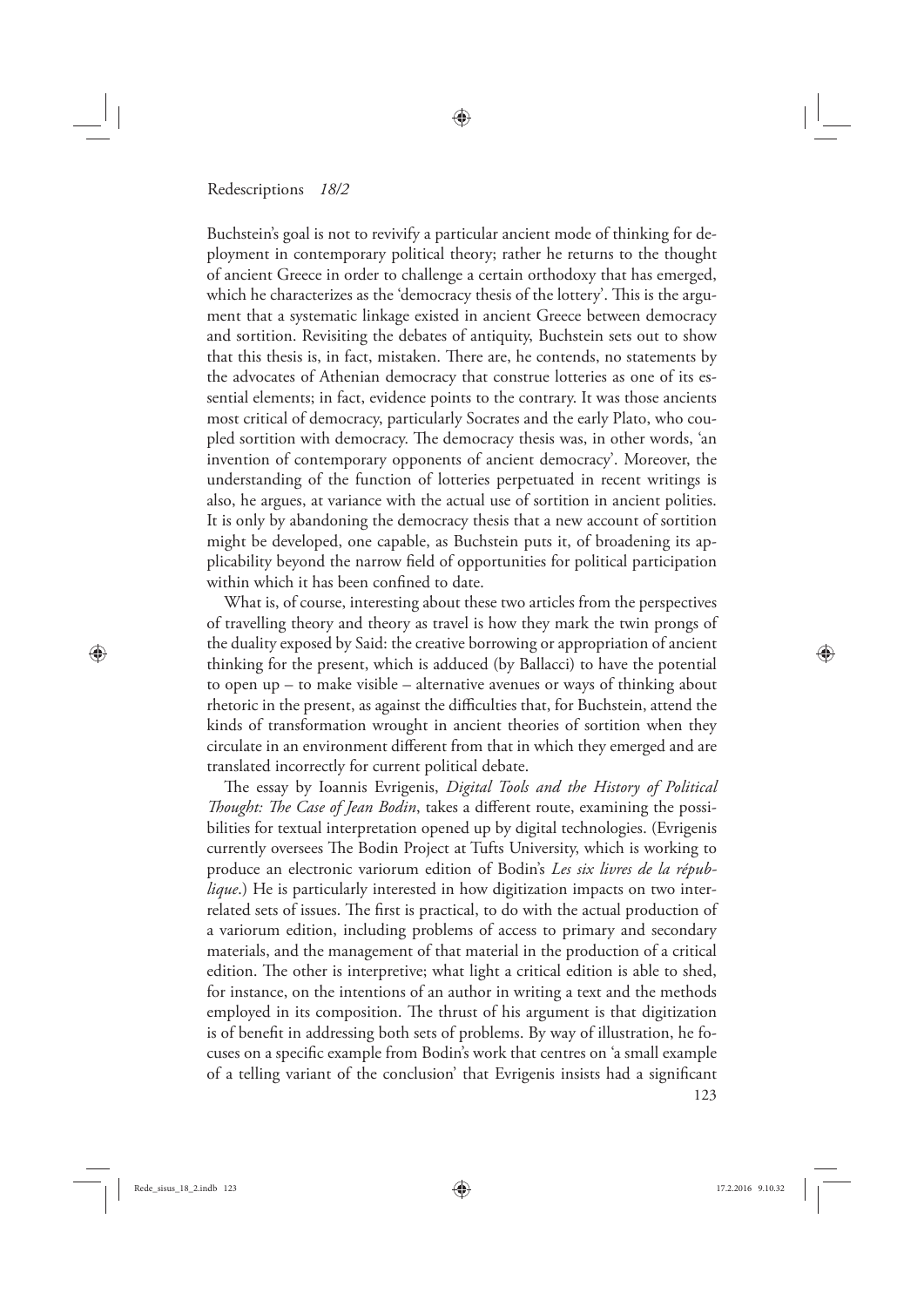#### *Moya Lloyd: Editorial*

impact on the reception of the work. Since Bodin originally published his *magnum opus* in French, before deciding to publish a version in Latin in order to extend its readership beyond France, one issue Evrigenis addresses is the effect of translation, particularly where directly equivalent terms do not exist, on the conceptual and theoretical apparatus of the text. Another is the impact the change in intended readership had on other aspects of Bodin's work; in particular, the alterations he needed to make in order to aid the exportation of his theory to a different environment.

⊕

The final article of the volume is *The Ideological Framework of the French Nouvelle Droite and the Contemporary Finnish Far Right* by Tuula Vaarakallio, which focuses on two themes present within the anti-immigration discourse deployed particularly by a faction of the Finnish political party, *Perussuomalaiset* (PS). The two themes that interest her are differentialism and anti-egalitarianism, which Vaarakallio argues have been imported from the French *Nouvelle Droite* (ND), particularly from the thinking of Alain de Benoist, and used in a 'populist and simplified form' by the PS. It is the author's contention in the paper that theoretical ideas drawn from ND have 'crossed certain temporal, geographical and intellectual borders' and are currently being used selectively in various radical or extreme right parties throughout Europe. What interests Vaarakallio is less the relocation of these concepts from one context to another, however, than the manner in which they are utilised to declare membership in a particular grouping and to generate a sense of ideological unity. Presenting egalitarianism as the opposite of differentialism becomes a way to map who belongs in which camp (pro- or anti- immigration), because according to the logic of this discourse one cannot be an egalitarian at the same time as defending the principle of diversity. Although Vaarakallio is interested in the way that ND ideas circulate within Finnish anti-immigration debates, she is also keen to stress the transformations that have taken place in those ideas when imported into Finland, specifically the differences in the purposes served by the stress on cultural diversity in Finland compared to France. Moreover, her paper attends not simply to questions of ideology but also, in a way that returns us to the theme of the opening paper, to those of political rhetoric.

## **NOTES**

⊕

- 1 Edward Said, 'Traveling Theory' in *The World, the Text, and the Critic*, Harvard University Press, 1983, p. 226. Originally published in *Raritan: A Quarterly Review,* (1982) 1: 3, 41-67. His particular concern was literary theory, though his arguments pertain equally, I would suggest, to political theory and its interpretation.
- 2 Ibid., p. 227.

124

Rede\_sisus\_18\_2.indb 124 17.2.2016 9.10.32

◈